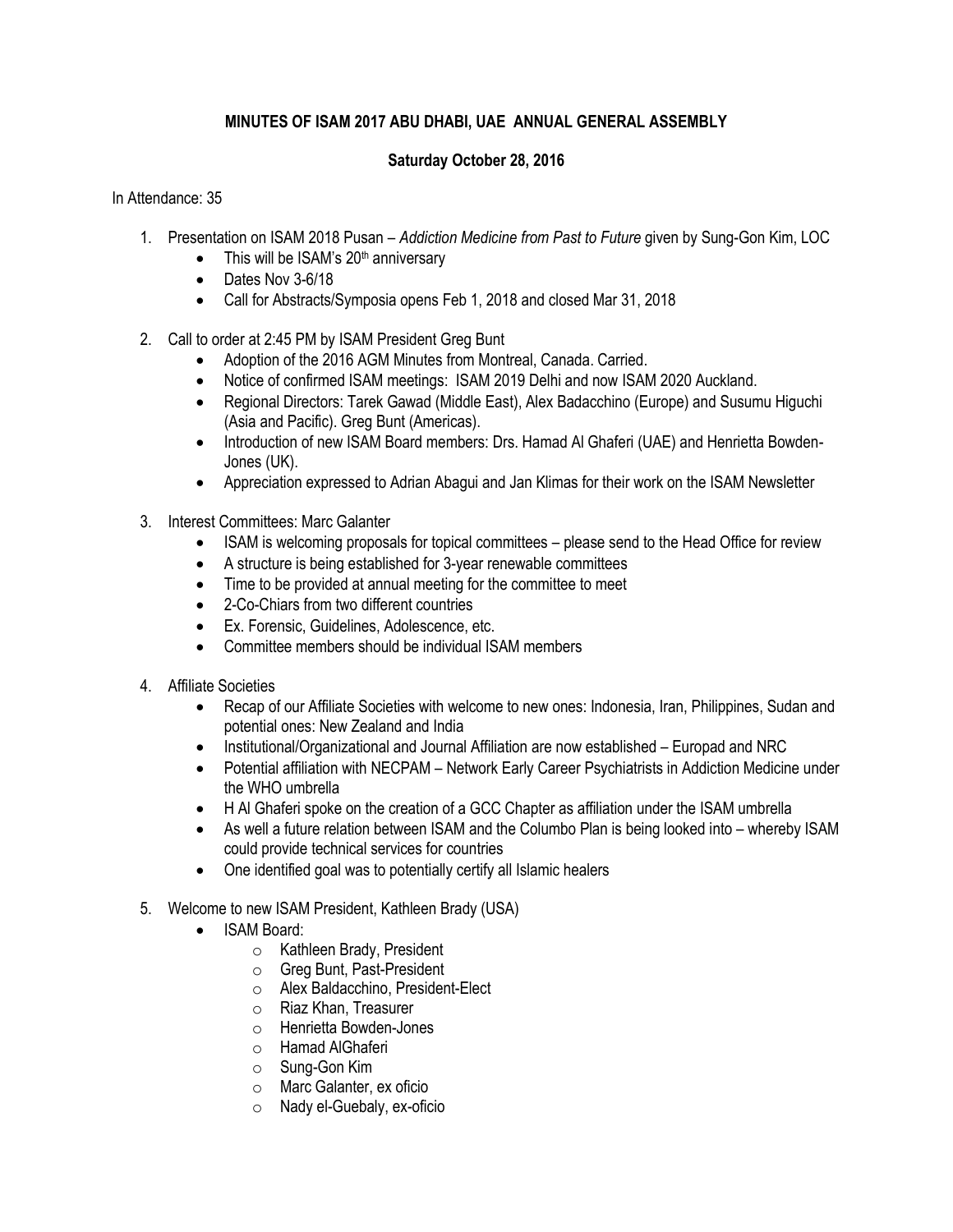- o Marilyn Dorozio, Office Administrator
- Goals in fulfilling the purpose of ISAM:
	- $\circ$  Continue the good work through worldwide dialogue
	- $\circ$  Strengthen the membership through outreach via the Regional reps
	- o Deepen the engagement of present membership through committees
	- o Work towards financial stability through the External Funding Committee and the Treasurer's 5-year budget plan
	- $\circ$  Increase visibility of ISAM through products that are of value worldwide to the field (textbook, exam and workshops)
- 6. 5 Pillars for ISAM Greg Bunt **(I need the complete description which was very wordy and I could not capture, please)**
	- Integration
	- Advocacy
	- Access
	- Education
	- Compassion combined with scientific discipline
- 7. Historical Overview of ISAM Nady el-Guebaly
- 8. Education and Training Committee Co-Chair, A Baldacchino gave report
	- The Education Committee is presenting a symposium this year and plans to do so in future years
	- The first Fundamentals Workshop on 'Training the Trainer' was very successful with 25 attendees. It is planned to offer this again in Pusan.
	- A second Fundamentals Workshop on 'Empowering Addiction Medicine Physicians in Leadership' will also be offered in Pusan at the ISAM 2018 annual meeting
	- Concern voiced by member R Hajela on definition of Addiction and impact on course content. Response: addressing different education perspectives and Chair A Baldacchino would welcome discussion at other time and not in this forum.
- 9. Finances
	- R. Khan, Treasurer, hopes to develop 5-year Business Plan going forward
	- Notice to Reader from Accountants reviewed. Motion by A. Abagui, seconded by D. Kurth to accept the Financial Notice to Reader as reviewed. Carried
	- Motion by R Khan, seconded by A. Abagui to retain BDO Dunwoody as Accountants for 2017.
- 10. Update on Annual Meetings
	- ISAM 2017 Abu Dhabi presentation:
		- i. Final tally of 749 attendees from 47 countries
		- ii. Presentation given on sessions, workshops, etc.
	- ISAM 2018 Busan, Korea
	- ISAM 2019 Delhi, India
	- ISAM 2020 Auckland
	- Several possibilities are being reviewed by the Board of Directors for 2021 onward
- 11. International Certification Examination
	- Total of 39 have sat the exam in 2017
- 12. Update by Chief Editor: Marc Galanter
	- Substance Abuse has seen an increase in their impact factor